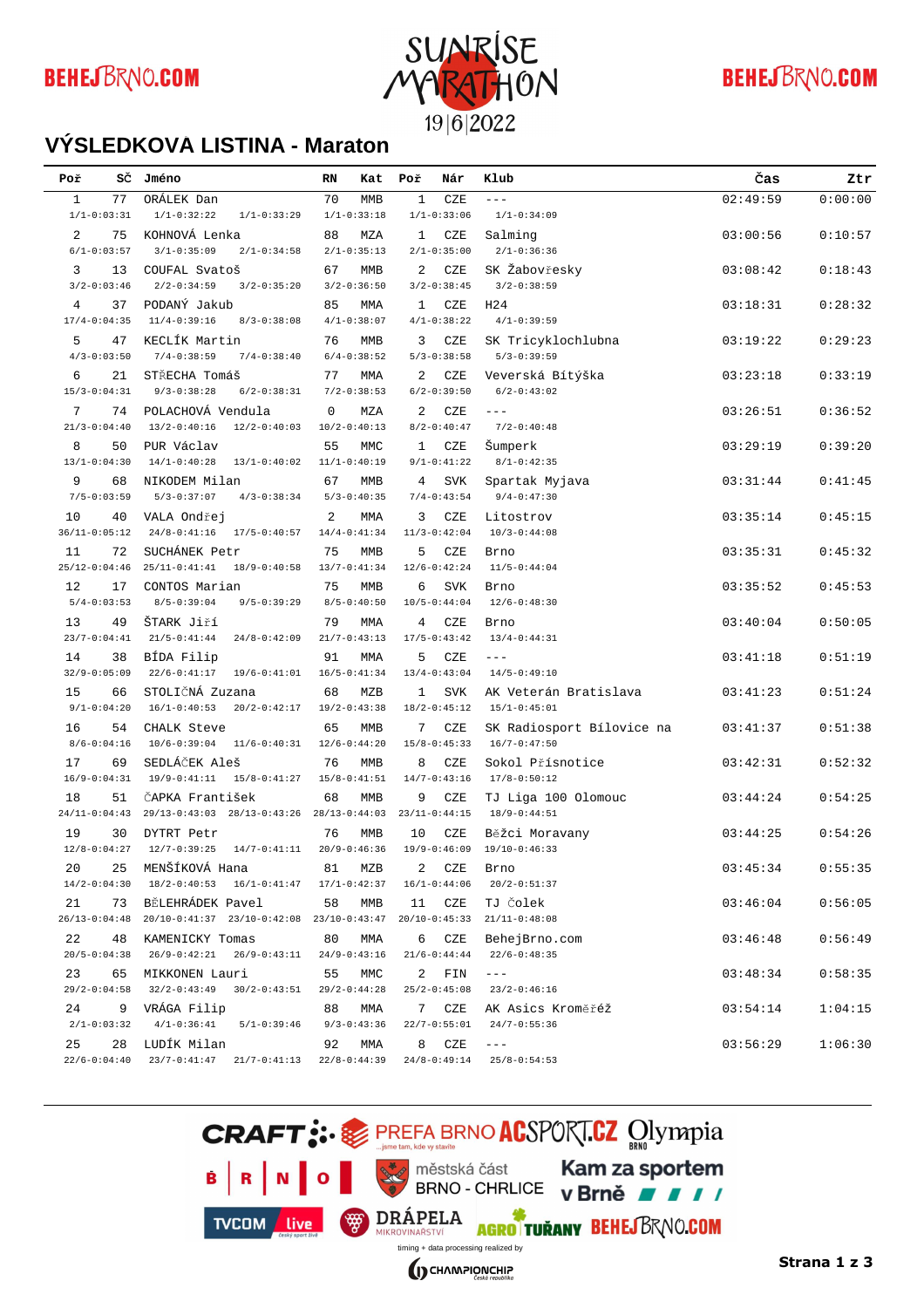

## **BEHEJBRNO.COM**

#### **VÝSLEDKOVÁ LISTINA - Maraton**

| Poř               | sč                | Jméno                                                                                                                           | RN           | Kat               | Poř | Nár               | Klub                      | Čas      | Ztr     |
|-------------------|-------------------|---------------------------------------------------------------------------------------------------------------------------------|--------------|-------------------|-----|-------------------|---------------------------|----------|---------|
| 26                | 56                | BIELÁKOVÁ Anna                                                                                                                  | 96           | MZA               | 3   | CZE               | Pohořelice                | 03:56:49 | 1:06:50 |
|                   | $38/5 - 0:05:14$  | $38/4 - 0:45:03$<br>$36/4 - 0:45:22$                                                                                            |              | $34/4 - 0:45:46$  |     | $32/4 - 0:47:01$  | $26/3 - 0:48:19$          |          |         |
| 27                | 4                 | MACHATA Béla                                                                                                                    | 72           | <b>MMB</b>        | 12  | HUN               | $---$                     | 03:57:33 | 1:07:34 |
| $30/14 - 0:05:05$ |                   | $30/14 - 0:43:21$ $32/14 - 0:44:16$ $33/14 - 0:46:39$                                                                           |              |                   |     | $31/13 - 0:48:45$ | $27/12 - 0:49:25$         |          |         |
| 28                | 34                | ŠVÉDOVÁ Blanka                                                                                                                  | 89           | MZA               | 4   | CZE               | Moravský krumlov          | 04:00:34 | 1:10:35 |
|                   | $40/6 - 0:05:15$  | $43/6 - 0:46:02$<br>$43/6 - 0:49:01$                                                                                            |              | $42/6 - 0:47:35$  |     | $36/5 - 0:45:49$  | $28/4 - 0:46:49$          |          |         |
| 29                | 24                | KRÁL Jan                                                                                                                        | 81           | MMA               | 9   | CZE               | Brno                      | 04:01:09 | 1:11:10 |
| $48/16 - 0:05:48$ |                   | 36/13-0:44:19 34/13-0:44:09 32/12-0:44:49                                                                                       |              |                   |     | $28/10-0:47:38$   | $29/9 - 0:54:23$          |          |         |
| 30                | 45                | NEŠPŮRKOVÁ Veronika                                                                                                             | 90           | MZA               | 5   | CZE               | Brno                      | 04:05:01 | 1:15:02 |
|                   | $18/2 - 0:04:37$  | $17/3 - 0:40:36$<br>$22/3 - 0:42:56$                                                                                            |              | $26/3 - 0:46:59$  |     | $29/3 - 0:51:35$  | $30/5 - 0:58:13$          |          |         |
| 31                | 5                 | LEVARDI ROBERT                                                                                                                  | 73           | MMB               | 13  | CZE               | MOKRÁ                     | 04:05:01 | 1:15:02 |
|                   | $35/16 - 0:05:12$ | 27/12-0:42:26 27/12-0:42:58                                                                                                     |              | $27/12 - 0:44:38$ |     | $27/12 - 0:50:38$ | $31/13 - 0:59:06$         |          |         |
| 32                | 36                | URBAN Ladislav                                                                                                                  | 4            | MMA               | 10  | CZE               | Brno                      | 04:05:56 | 1:15:57 |
|                   | $33/10 - 0:05:10$ | 34/11-0:43:56 31/11-0:43:34 30/10-0:44:35 34/12-0:54:14                                                                         |              |                   |     |                   | $32/10 - 0:54:25$         |          |         |
| 33                | 52                | <b><i>LYCZBA Bogusław</i></b>                                                                                                   | 61           | <b>MMB</b>        | 14  | POL               | Częstochowa               | 04:06:09 | 1:16:10 |
| $19/10 - 0:04:38$ |                   | 31/15-0:44:05  39/15-0:48:14  39/15-0:48:06                                                                                     |              |                   |     | $37/14 - 0:49:32$ | $33/14 - 0:51:31$         |          |         |
| 34                | 35                | ČOPÁKOVÁ Iveta                                                                                                                  | 73           | MZB               | 3   | $CZE$             | Jihlava                   | 04:06:22 | 1:16:23 |
|                   | $42/5 - 0:05:20$  | $37/4 - 0:44:56$<br>$37/4 - 0:45:24$                                                                                            |              | $35/3 - 0:46:06$  |     | $33/3 - 0:49:22$  | $34/3 - 0:55:10$          |          |         |
| 35                | 20                | PAVLAS Martin                                                                                                                   | 77           | MMA               | 11  | CZE               | $- - -$                   | 04:09:33 | 1:19:34 |
| $41/13 - 0:05:16$ |                   | 39/14-0:45:04 38/14-0:45:25 37/14-0:47:53                                                                                       |              |                   |     | $35/13 - 0:49:29$ | $35/11 - 0:56:22$         |          |         |
| 36                | 26                | PŘICHYSTAL Roman                                                                                                                | $\mathbf{0}$ | MMA               | 12  | CZE               | $---$                     | 04:11:10 | 1:21:11 |
|                   | $11/2 - 0:04:24$  | $6/2 - 0:37:58$<br>$10/4 - 0:40:30$                                                                                             |              | $18/6 - 0:47:18$  |     | $26/9 - 0:55:13$  | $36/12 - 1:05:44$         |          |         |
| 37                | 58                | BAUER Tomáš                                                                                                                     | 95           | MMA               | 13  | CZE               | $---$                     | 04:12:15 | 1:22:16 |
|                   | $37/12 - 0:05:13$ | 35/12-0:43:52 29/10-0:43:16 31/11-0:45:47                                                                                       |              |                   |     | $30/11 - 0:49:52$ | $37/13 - 1:04:12$         |          |         |
| 38                | 59                | PATETTA Julio Gabriel                                                                                                           | 85           | <b>MMA</b>        | 14  | ARG               | $---$                     | 04:13:57 | 1:23:58 |
|                   | $49/17 - 0:05:52$ | 45/15-0:47:43 44/15-0:46:47 41/15-0:47:08 38/14-0:50:05                                                                         |              |                   |     |                   | $38/14 - 0:56:19$         |          |         |
| 39                | 64                | RICHARDSON Braden                                                                                                               | 95           | <b>MMA</b>        | 15  | AUS               | $---$                     | 04:19:38 | 1:29:39 |
|                   | $27/8 - 0:04:50$  | 28/10-0:42:50 33/12-0:46:20 36/13-0:48:03 39/15-0:56:41                                                                         |              |                   |     |                   | $39/15 - 1:00:51$         |          |         |
| 40                | 33                | FIALOVÁ Kateřina                                                                                                                | 77           | MZB               | 4   | CZE               | Zbýšov                    | 04:20:32 | 1:30:33 |
|                   | $45/6 - 0:05:30$  | $44/6 - 0:47:28$<br>$45/6 - 0:48:48$                                                                                            |              | $44/5 - 0:49:48$  |     | $42/5 - 0:53:55$  | $40/4 - 0:54:59$          |          |         |
| 41                | 100               | WERBITZKÝ Marek                                                                                                                 | 69           | MMB               | 15  | CZE               | $---$                     | 04:22:39 | 1:32:40 |
|                   | $31/15 - 0:05:06$ | $41/16 - 0:45:56$ $41/16 - 0:48:18$                                                                                             |              | $43/16 - 0:52:08$ |     | $43/15 - 0:55:00$ | $41/15 - 0:56:07$         |          |         |
| 42                | 16                | PÁLENÍKOVÁ Barbora                                                                                                              | 98           | MZA               | 6   | CZE               | Blažovice                 | 04:23:50 | 1:33:51 |
|                   | $34/4 - 0:05:11$  | $40/5 - 0:45:37$<br>$40/5 - 0:46:57$                                                                                            |              | $40/5 - 0:48:01$  |     | $40/6 - 0:57:12$  | $42/6 - 1:00:49$          |          |         |
| 43                | 55                | NEKVAPILOVÁ Lenka                                                                                                               | 73           | MZB               | 5   | CZE               | SDH Kostelec u Heřmanova  | 04:24:30 | 1:34:31 |
|                   | $50/7 - 0:05:57$  | $51/7 - 0:54:11$<br>$52/7 - 0:51:46$                                                                                            |              | $47/7 - 0:52:06$  |     | $45/7 - 0:50:57$  | $43/5 - 0:49:29$          |          |         |
| 44                | 3                 | REČKOVÁ Lucie                                                                                                                   | 77           | MZB               | 6   | CZE               | Frýdlant nad Ostravicí    | 04:24:38 | 1:34:39 |
|                   | $28/3 - 0:04:57$  | $33/3 - 0:43:52$<br>$35/3 - 0:46:11$                                                                                            |              | $38/4 - 0:50:01$  |     | $41/4 - 0:58:11$  | $44/6 - 1:01:21$          |          |         |
| 45                | 46                | CHVATÍKOVÁ Martina                                                                                                              |              | 82 MZB            |     | 7 CZE             | $--\,$ $-$                | 04:30:46 | 1:40:47 |
|                   |                   | 39/4-0:05:15  42/5-0:46:02  42/5-0:49:00  45/6-0:51:44                                                                          |              |                   |     |                   | 44/6-0:57:41 45/7-1:01:00 |          |         |
| 46                |                   | 53 SKUPINOVÁ Ivana                                                                                                              |              | 90 MZA            |     | 7 CZE             | $- - -$                   | 04:32:16 | 1:42:17 |
|                   |                   | 53/8-0:06:04 50/8-0:52:41 50/8-0:52:25 49/8-0:53:55 46/7-0:53:54 46/7-0:53:13                                                   |              |                   |     |                   |                           |          |         |
| 47                |                   | 29 ŠANDERA Martin                                                                                                               | 76           | MMB               | 16  | CZE               | BONBON Jičín              | 04:36:30 | 1:46:31 |
|                   |                   | 47/17-0:05:46 46/17-0:49:43 47/17-0:54:59 50/18-0:54:45 48/17-0:55:19 47/16-0:55:54                                             |              |                   |     |                   |                           |          |         |
| 48                | 31                | TURZYNSKI Michael                                                                                                               | 68           | MMB               | 17  | GER               | 100 Marathon Club         | 04:40:05 | 1:50:06 |
|                   |                   | 56/19-0:06:32 52/18-0:53:46 51/18-0:51:36 48/17-0:52:23 47/16-0:55:38 48/17-1:00:07                                             |              |                   |     |                   |                           |          |         |
| 49                |                   | 41 KRÁTKÁ Martina                                                                                                               | 96           | MZA               |     | 8 CZE             | Boršice                   | 04:42:49 | 1:52:50 |
|                   |                   | $44/7 - 0:05:29$ $47/7 - 0:50:20$ $46/7 - 0:52:34$ $46/7 - 0:54:32$                                                             |              |                   |     | $49/8 - 0:58:32$  | $49/8 - 1:01:19$          |          |         |
| 50                |                   | 44 VAŠÁT Martin                                                                                                                 | 94           | MMA               | 16  | CZE               | Brno                      | 04:50:02 | 2:00:03 |
|                   |                   | $51/18 - 0:05:57 \quad 55/19 - 0:55:58 \quad 55/19 - 0:56:52 \quad 53/18 - 0:56:45 \quad 51/16 - 0:57:13 \quad 50/16 - 0:57:14$ |              |                   |     |                   |                           |          |         |